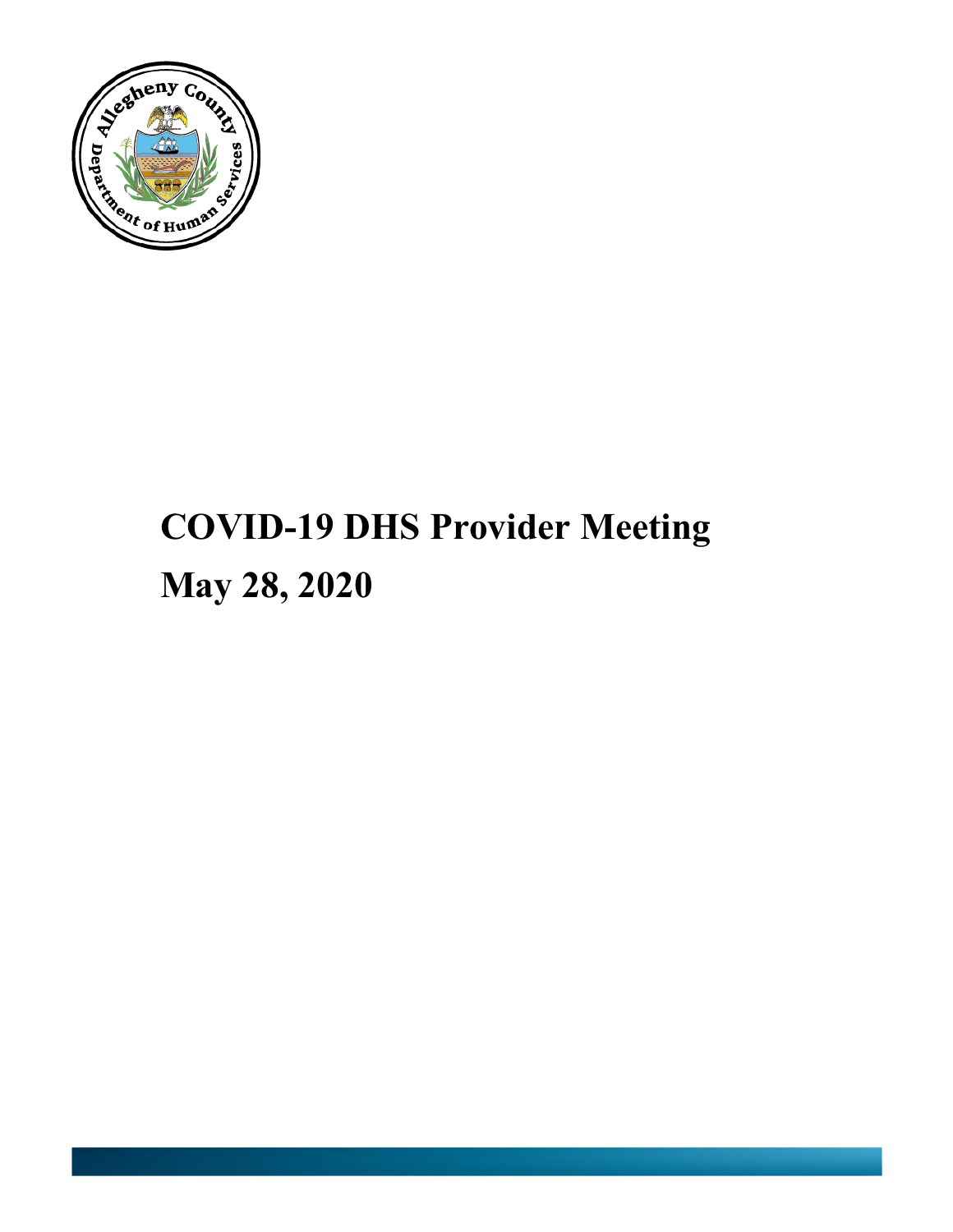# **General Information**

County Manager, Rich Fitzgerald, will participate on the call on Monday, June 1st at 4:30 pm.

[Stories from the Frontline: Human Services in Allegheny County](http://dhstraumaresourcelibrary.alleghenycounty.us/covid-19-information-for-dhs-providers/frontline-stories/) are being published to share our collective experiences.

- Please share and help get the word out about the critical work you all do, this helps us to communicate the value of our sector.
- Contact Evelyn. Whitehill@AlleghenyCounty. Us to tell us your story or idea and a DHS staff member will help you write it if you wish.
- Download branded templates to write your own stories and badges to upload to your organization's website.
- Add a frame to your Facebook profile photo: [https://www.facebook.com/ACDHS/.](https://www.facebook.com/ACDHS/)

## Local Grantmaking

Today we are joined by representatives from the POISE Foundation and the Forbes Funds. Karris Jackson, POISE Foundation

- Focus to Date
	- o They immediately put out a survey to grantees and small-to-mid-sized black-led organizations to gather information about needs, followed by focus groups.
	- o The following areas emerged, which they adopted as their priority areas through the critical community needs fund:
		- Critical life sustaining community needs, including food, housing and transportation
		- **Mental, emotional and social health**
		- Faith based organizations because the black church plays a critical role in meeting needs
		- **Information dissemination**
		- Urban gardening
		- **Black businesses**
		- Digital divide for students, families and seniors
	- o They just released the first round of grants, with 31 grants totaling \$320,000, and will release 2-3 more rounds.
- Future Plans
	- o Theywill continue to source their priority areas from the people on the ground. They will continue to listen closely to organizations and be as flexible as possible.
	- o They can improve turnaround times and their practices to help grantees more quickly.
	- o They will continue to focus on small black-led organizations.

Olivia Benson, The Forbes Funds and Hannah Locop, GPNP

- Focus to Date
	- o They have been providing additional support to the nonprofit sector.
	- o They began hosting Monday [Calls for Community Solutions](https://forms.gle/13dsRMpfxkWWqpEC9) at 10 am, where they bring on experts and hold space for nonprofits to collaborate with one another on internal and external challenges.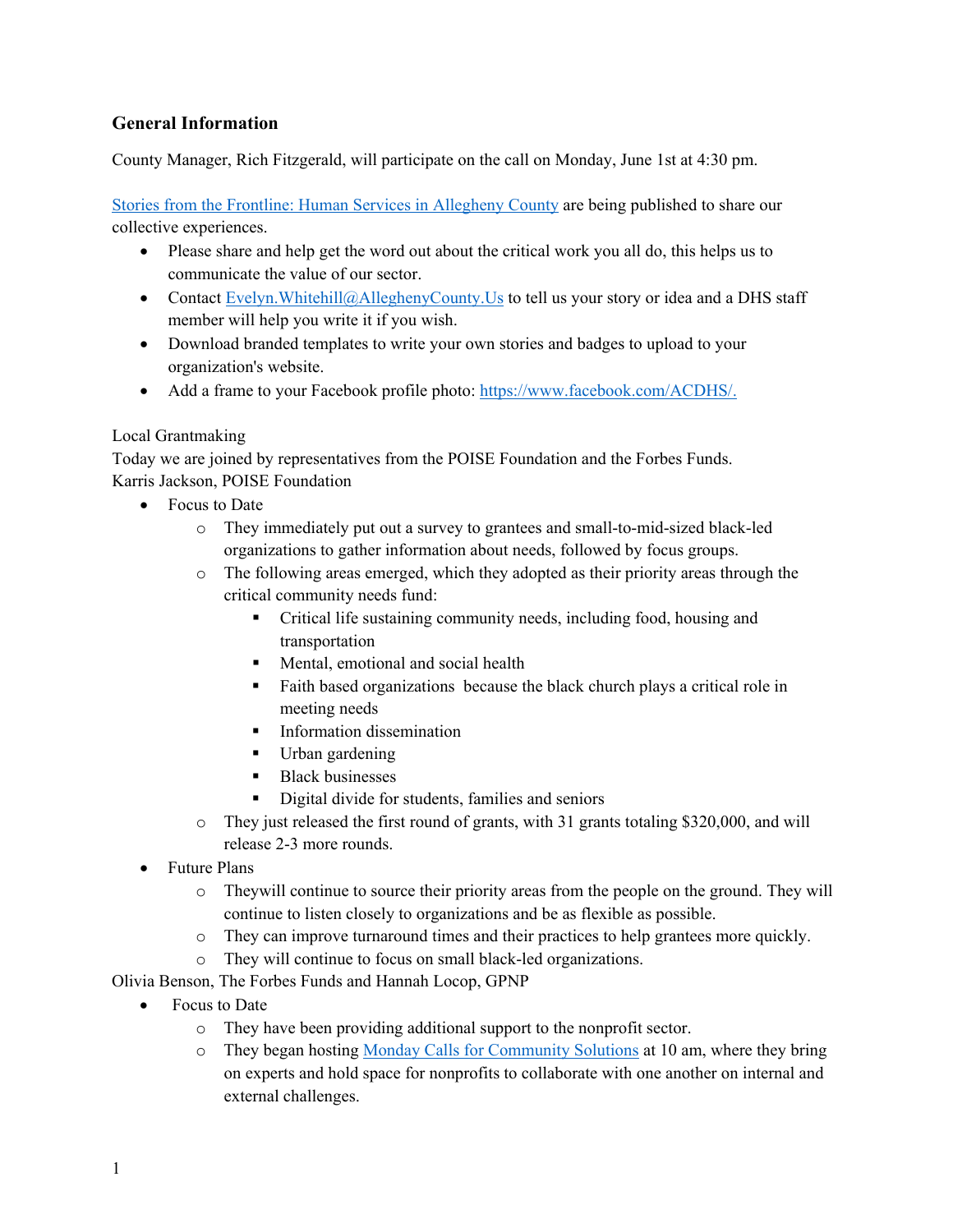- o They coordinate, convene and capacity build and have moved all of these services to a virtual environment.
	- They are loaning out Zoom capacity to nonprofits
	- They have continued grantmaking work, loosening restrictions to help organizations survive
	- Over the summer they will be hosting learning cohorts around risk assessment, HR and advocacy.
- Future
	- o They were just awarded a large grant from the Heinz Endowments to enhance programming in targeted communities
	- o This Monday they have an [open Public Policy Committee meeting](https://bit.ly/june1_GPNP) to establish an actionable agenda for our sector and our region's residents.
	- o They have a [Nonprofit Workforce Survey](https://www.surveymonkey.com/r/R9QV9J6) out to understand how nonprofits are experiencing the continued crisis.
	- o Theye are looking at additional partnerships locally and nationally to direct resources to communities that need it the most.
- You can share your ideas about how foundations can best support our social safety net at [DHS-](mailto:DHS-COVID19Planning@alleghenycounty.us)[COVID19Planning@alleghenycounty.us](mailto:DHS-COVID19Planning@alleghenycounty.us)

Essential Health & Human Services Recruitment Platform Update

- 70 candidates have applied and 24 provider agencies have onboarded.
	- o The available candidates have an interest in working with a wide variety of populations.
	- o 74% are willing to work with persons potentially exposed to COVD-19.
	- o Most candidates have active clearances.
- If you are an agency that would like to gain access to this recruitment platform and these potential canadines, request access via: [https://bit.ly/SWPA\\_HHSprovider.](https://bit.ly/SWPA_HHSprovider)
- Candidates can learn more and indicate their interest in open positions at [https://bit.ly/SWPA\\_HHSopportunities.](https://bit.ly/SWPA_HHSopportunities)
- Training & support site:<https://bit.ly/swpa-support>

## COVID-19 Metrics

Allegheny County is below the following benchmarks:

• Testing capacity: but we are seeing more people being tested recently

Allegheny County is almost meeting the following benchmarks:

- Decline in new cases or low number of new cases: we have seen a 10% increase in cases over the last week, but our overall cases are really low.
- Decline in total hospitalizations: we have not seen a sustained 14-day decline; we have seen declines but they have not been sustained.
- ICU Bed Capacity: we are seeing more ICU beds being used due to the resumption of elective surgeries.
- Reproduction number below 1: U Penn is projecting that we will decline below 1 in Allegheny County.

Allegheny County is meeting the following benchmarks:

• New cases below threshold: this has been declining for some time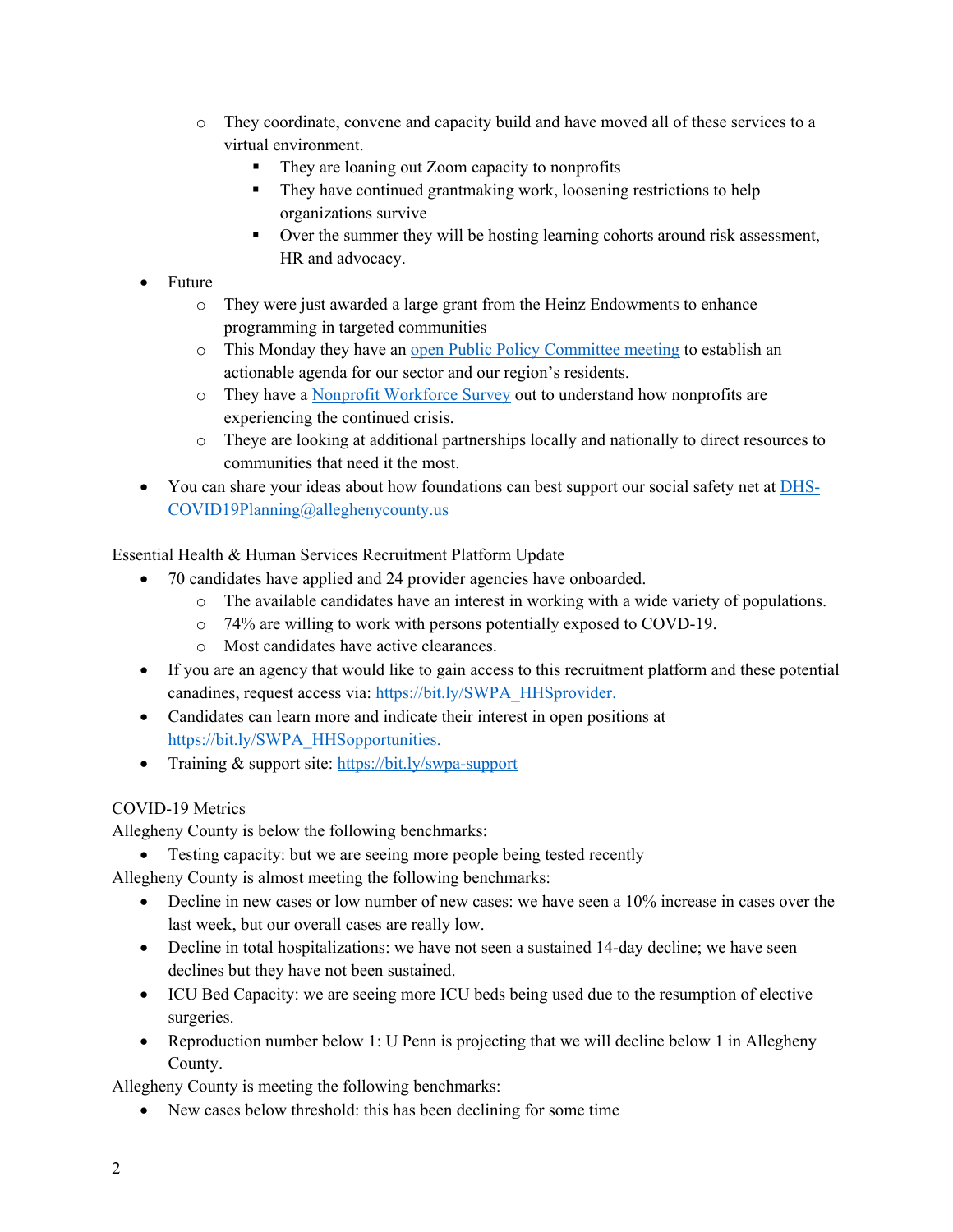- Decline in deaths
- Percent positive tests: we have been under  $10\%$  since April  $16<sup>th</sup>$

We are continuing to improve our website, located at [www.bit.ly/COVID19DHSProviders.](http://www.bit.ly/COVID19DHSProviders)

- The [Operational Changes Tracker](https://tableau.alleghenycounty.us/t/PublicSite/views/AlleghenyCountyHumanServicesOperationalChangesTracker/LandingPage?iframeSizedToWindow=true&%3Aembed=y&%3AshowAppBanner=false&%3Adisplay_count=no&%3AshowVizHome=no&%3Aorigin=viz_share_link#1) is now live.
- You can reach us by email at **DHS-COVID19planning@alleghenycounty.us**. We will answer all questions and elevate issues to inform the network.

# **Legislative/Policy Updates**

Federal Updates

- 5th federal stimulus bill: US Senate Majority Leader McConnell sees a bill to aid state and local governments "likely" in the next two months.
	- o Sen. McConnell is interested in a much narrower bill than the \$3T HEROES Act passed in the House and including liability protections for businesses sued over coronavirusrelated issues.
	- o However, there is no agreement on next steps with the House, so path to enacted legislation is unclear.

State and local updates

- PA House and today the PA Senate have passed the stopgap 2020-2021 State Budget bill, which is expected to be signed by the Governor this week.
	- o Funds the Budget at the 2019-2020 amounts for 5 months, through Nov. 30th, with the exception of most Education line items, which are funded for the full fiscal year. This gives us five months of stable funding, which is good news in the short term.
	- o Budget for the remainder of fiscal year 2020-2021 must be passed before December 1st for the final 7 months of the fiscal year.
- PA House Appropriations passing a bill today to begin appropriating \$3.9 billion in federal CARES funds received for distribution by the State.
	- $\circ$  \$2.6 billion total, going to nursing homes (\$632m), intellectual and disability waiver (\$259m), and child-care and development fund block grant (\$106m), among other items.
	- o Remaining \$1.3 billion held in reserve for future COVID-related spending.
- Pittsburgh URA preparing a small business recovery loan program to implement at the end of June.
	- o Will extend as much as \$75,000 to owners trying to rehire staff or restock inventory. Funds were supplied by CDBG and private corporate capital.
	- o Final approval needed at URA June Board Meeting to implement.

# **Food**

As a reminder, If you are interested in partnering with the Pittsburgh Food Bank to provide food to your community, please complete this survey: [bit.ly/PFB-partner.](https://bit.ly/PghFB_partner) As a community partner, you would help distribute food boxes and produce.

Farmers to Families Program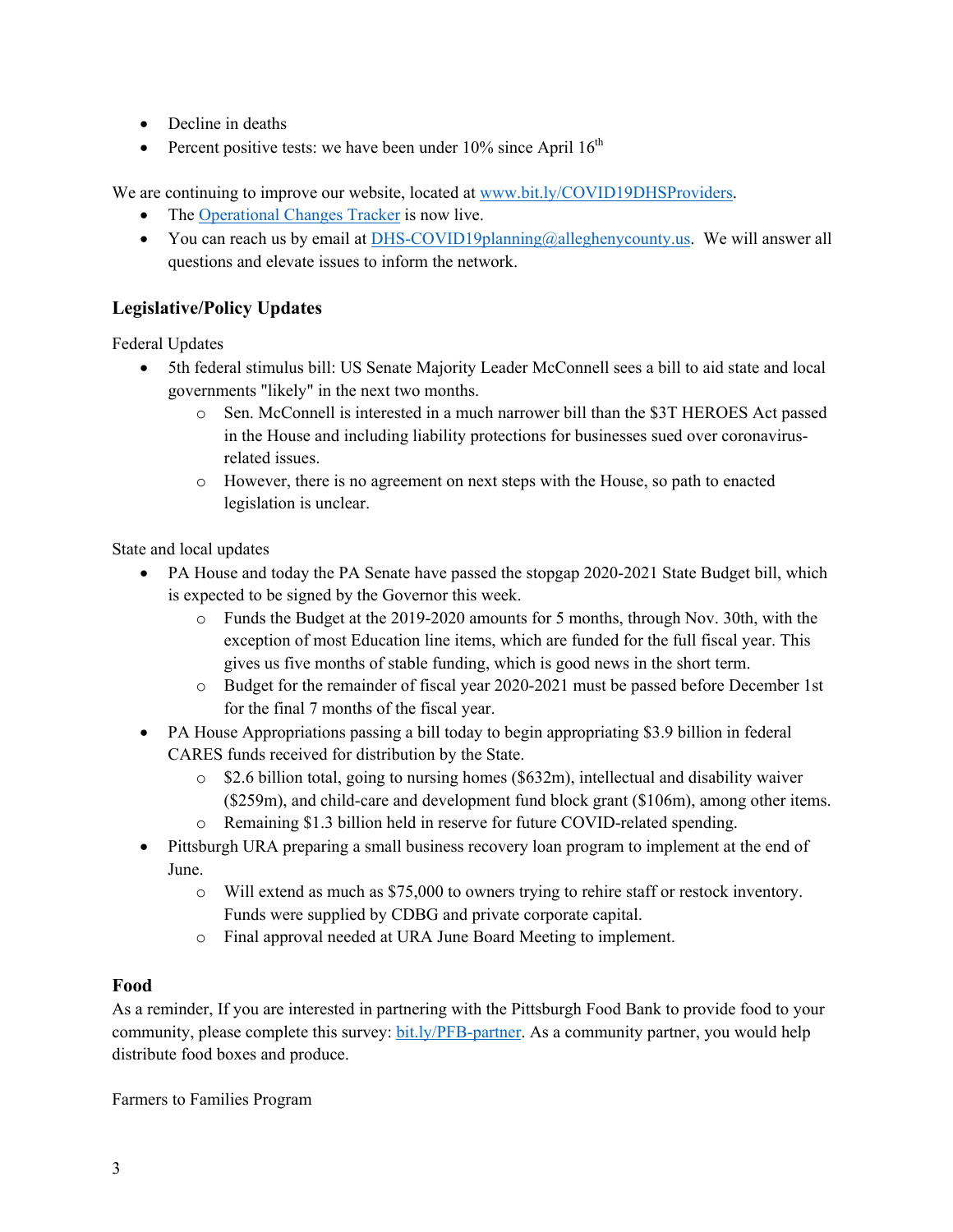- As a reminder, these five schools will be distributing boxes of produce every Thursday at 10 am, beginning today, 5/28/20:
	- o Milliones, 3117 Centre Ave
	- o Carmalt, 1550 Breining Street
	- o Perry, 3875 Perrysville Ave
	- o Faison, 7430 Tioga Street
	- o The Gifted Center, 1400 Crucible Street
- There are no income requirements to access the food.

The Food Access Call is on Tuesdays at 3:30 pm. Call-in information can be found in the slide presentation.

## AAA food information

• Kick-off date for Farmers Market Vouchers is set for June  $16<sup>th</sup>$ , but details are still being finalized.

## **Program Updates**

## AAA

• We can expect some reopening guidance regarding protective services coming from a state workgroup soon.

## OCS

- For childcare resources, please share ELRC contact information  $\frac{\text{clrc5}(a) \text{alleghenycounty.us}}{\text{clrc5}}$  or 412-350-3577).
	- o The County put out [Allegheny County Health and Safety Guidance](http://dhstraumaresourcelibrary.alleghenycounty.us/wp-content/uploads/2020/05/Summer-Camp-Guidance_5.26.20.pdf) around summer camps. Please review and reach out to Amy Malen at [Amy.Malen@AlleghenyCounty.us](mailto:Amy.Malen@AlleghenyCounty.us) with questions.
	- o As a reminder, the new Allegheny Child Care tool launched! You can search for childcare spots in your area using information such as age and address. Providers are still being listed on the site, and it will become more useful once more providers are added. <https://tryingtogether.org/find-child-care/>
	- o Gwen's Girls is continuing their remote tutoring throughout the summer. To register, go to [www.gwensgirls.org](http://www.gwensgirls.org/) or call 412-904-4239.
	- o Next Wednesday and Thursday (6/3 and 6/4) will be the last PPS packet distribution.
- We have moved employment information and resources to our [website.](https://bit.ly/COVID19DHSProviders)
- Homeless network
	- o As a reminder, Quarantine and Isolation spaces are open and have available spaces.
		- To make a referral for a family, Contact Remy Harris [\(Remy.Harris@alleghenycounty.us\)](mailto:Remy.Harris@alleghenycounty.us)
		- Homeless referrals: [Jessica.McKown@alleghenycounty.us](mailto:Jessica.Mckown@alleghenycounty.us)
		- **Office of Behavioral Health referrals:** [Diane.Johnson@alleghenycounty.us](mailto:Diane.Johnson@alleghenycounty.us)
		- Allegheny County Jail referrals: [Jennifer.Batterton@alleghenycounty.us](mailto:Jennifer.Batterton@alleghenycounty.us)
		- Immigrants and Internationals referrals:  $bgreen(\widehat{a})$  if cspgh.org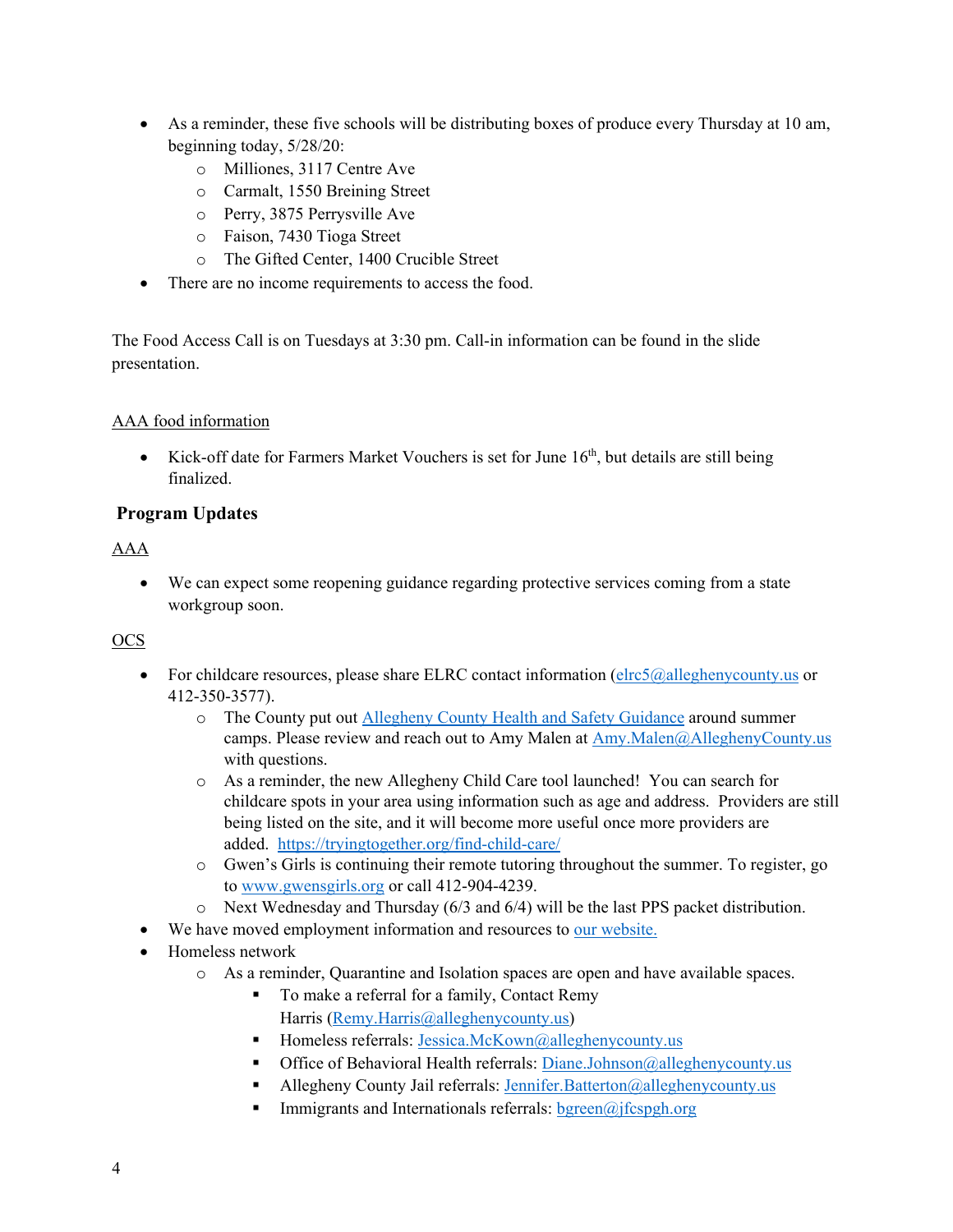- o As a reminder, we received our first delivery of client cell phones.
	- Contact Gabe Krivosh [\(Gabriel.Krivosh@alleghenycounty.us\)](mailto:Gabriel.Krivosh@alleghenycounty.us) for more information.
- o Chartiers Center has a pool of funds available to provide utility assistance, as well as counseling on budgeting and paying for utilities, to individuals in need being served by the continuum of care in the homeless services system.
	- To learn more, contact Felicia Nolan:  $f_{\text{no}}$ lan $\omega$ chartierscenter.org.
- o Provider Network Meeting is held every other Tuesday at 9:30 am; call-in information can be found in the slide presentation. Our next meeting is on June  $9<sup>th</sup>$  focusing on behavioral health.

#### Behavioral Health

- CMS Medicare requirements have been finalized; for more information consult this [fact sheet.](https://www.cms.gov/newsroom/fact-sheets/contract-year-2021-medicare-advantage-and-part-d-final-rule-cms-4190-f1-fact-sheet)
- PA DHS issued a Policy Clarification on Pre-Authorization Requirements. CCBH has provided a [summary.](https://providers.ccbh.com/uploads/files/Provider-Alerts/20200521-alert13-prior-auth-covid19-emergency-declaration.pdf)
- Webinar Opportunities
	- o SAMHSA's Technical Assistance Center Presents: [Implementing Best Practices and](https://gcc01.safelinks.protection.outlook.com/?url=https%3A%2F%2Fgo.thenationalcouncil.org%2FTKbME0i07000HJA30R0WfF0&data=02%7C01%7Cdenise.macerelli%40alleghenycounty.us%7Cb02fec006a8f4b70009008d7fce5c57d%7Ce0273d12e4cb4eb19f708bba16fb968d%7C0%7C0%7C637255936118920640&sdata=oP9UJwJf647hXk0ACDSgD86g39F1DauZv0ICrAMhUPA%3D&reserved=0)  [Improving Collaboration for Crisis Care and Suicide Prevention among High-Risk SMVF](https://gcc01.safelinks.protection.outlook.com/?url=https%3A%2F%2Fgo.thenationalcouncil.org%2FTKbME0i07000HJA30R0WfF0&data=02%7C01%7Cdenise.macerelli%40alleghenycounty.us%7Cb02fec006a8f4b70009008d7fce5c57d%7Ce0273d12e4cb4eb19f708bba16fb968d%7C0%7C0%7C637255936118920640&sdata=oP9UJwJf647hXk0ACDSgD86g39F1DauZv0ICrAMhUPA%3D&reserved=0)
		- Ultimary 10<sup>th</sup>, 1:30-3:00 pm
	- o DDAP virtual 6-hour trainings are being offered:
		- [Screening and Assessment](https://alleghenycounty-my.sharepoint.com/:b:/g/personal/christina_matsook_alleghenycounty_us/EVYTkUlq_t1CjyETh_Y49QoB4qCvTMRrpXuYPtYCUoYgfg?e=NY26go) on June  $8<sup>th</sup>$ ,  $9<sup>th</sup>$  and  $10<sup>th</sup>$
		- [Ethics](https://alleghenycounty-my.sharepoint.com/:b:/g/personal/christina_matsook_alleghenycounty_us/EQIfSoAiFaRElIlOGmg3kwsBnZa_XpMfSU6ZCn4biNPsMA?e=vanTCQ) on June  $2<sup>nd</sup>$ ,  $3<sup>rd</sup>$  and  $4<sup>th</sup>$
- Early Intervention
	- o 84% of all children are receiving all recommended services via teleintervention.
	- o Referrals are slowly increasing but are still down 28% compared to last year.

#### OID/Autism

- No new updates since  $5/21/2020$
- As a reminder, continue to follow local information and directives, along with the PA Department of Health and the State Office of Developmental Programs. There are links to COVID-19 updates on MyODP.org [https://www.myodp.org/mod/page/view.php?id=26808.](https://www.myodp.org/mod/page/view.php?id=26808)

#### CYF

- Efforts to support CYF staff's mental health include daily affirmations and shout outs, Good Apple Award and trauma-focused webinars.
- CRO caseworker and LGBTQIA champion Jason Lucarelli organized an agency-wide training on June  $5<sup>th</sup>$  to promote a comprehensive understanding of Pride.
- We are sharing youth messaging developed by youth, including an internet safety tip sheet, especially since we know youth are spending more time online.
- We will continue our We Rock Virtual Workshop.. It will include a talent challenge, educational workshop, recording sessions and final show on June  $25<sup>th</sup>$ .
	- $\circ$  The Zoom forums are open every Thursday through June 18<sup>th</sup>
	- o Visit [www.facebook.com/WeRockWorkshop](http://www.facebook.com/WeRockWorkshop)